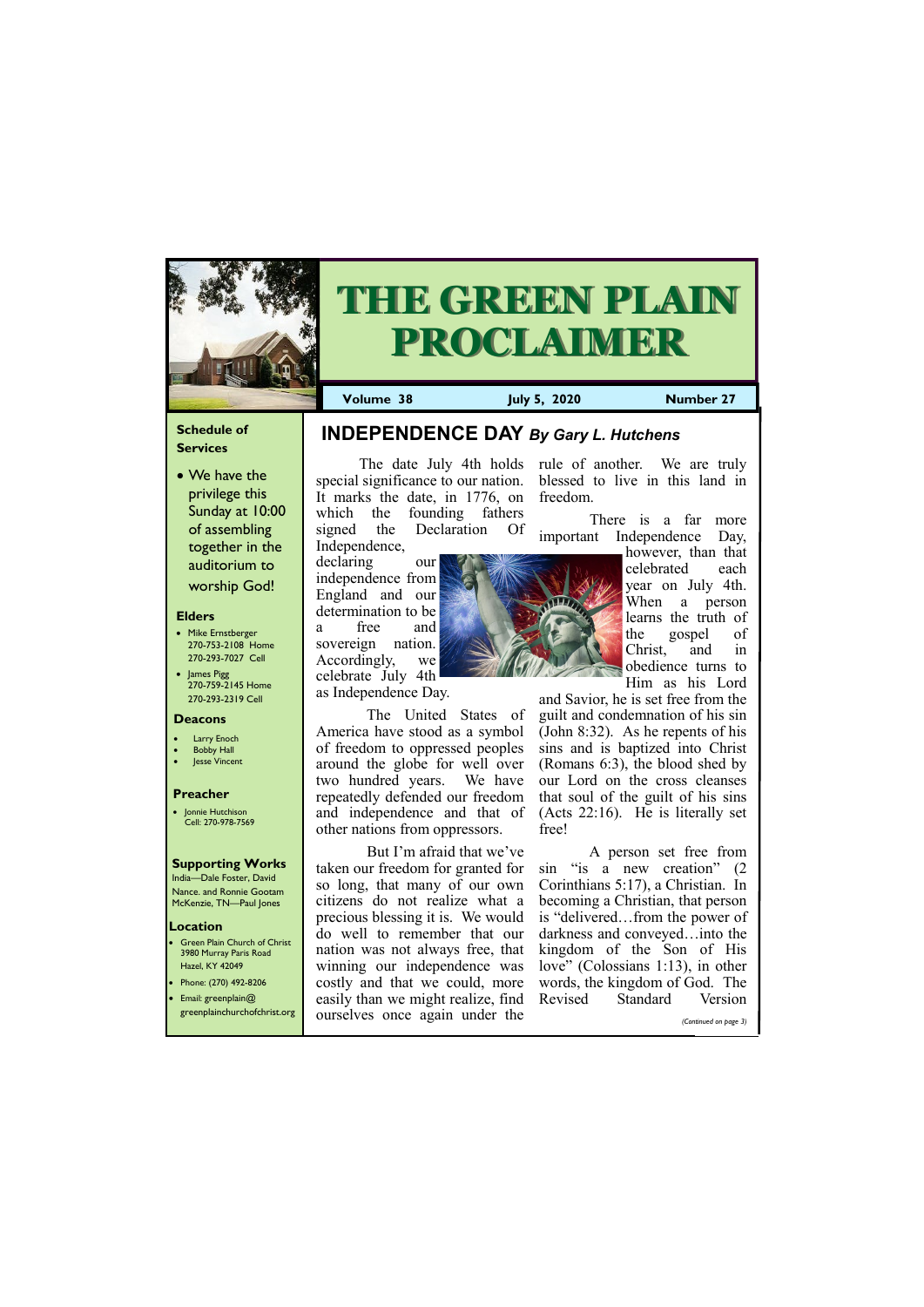## NEWS AND NOTES

*REMEMBER IN PRAYER: Green Plain members*: Remember Faye Travis, Peggy Jarvis, Rex Enoch, Mary Crutchfield, Joanne Barnes, Maxine Pool, Hayes and Marjorie Grady, Jim Fielder, Griselda Adams, Larry Enoch, and Carolyn Byars. **Family and Friends:** Jenne Pool, Teresa Tacker, Betty Pond, Bryan White, Meredith Enoch, Kenneth Mizell, Jim Hutson, Janice Canter, Maryanne Pedigrew, Dale Foster, Andrea Phillips, Donald and Dorothy Cook, Pat Hocking, and Sandra Cook Downs. Please continue to pray for each of these and for those tending to their needs as well as the leaders of our nation in this time of crisis.

- **Worship Services:** It has been great to see so many attending our worship services each Sunday morning at 10:00 am. We want to remind you that we will **not** be meeting for Bible classes on Sunday or Wednesday or for evening worship at this time. We are hopeful that we will be able to return to our normal schedule in the very near future.
- **PANTRY ITEMS July 2020: 5—Green Peas; 12—Jelly; 19—Spinach; 26—Tuna.** Please bring any additional items you wish for the "blessing box" which is located next to the breezeway on the north side of the building.
- **See our Facebook page** for announcements, updates and articles. Access to past editions of this bulletin are available on our website at http://greenplainchurchofchrist.org.
- **Mission Work:** Please continue to pray for the preachers this congregation is supporting in India and for Ronnie Gootan, David Nance, Mike Kiser, Arnold Gerson and Paul Jones in their respective works.
- **July 2020 Anniversaries:** none **Birthdays:** 7th—Chad Canter; 18th—Hayes Grady; 30th— Jim Lowrie. If we have left anyone out please let us know.
- **We offer FREE BIBLE CORRECPONDENCE COURSES through the mail. If you would like to enroll in one of these courses send your name and complete mailing address to Green Plain church of Christ—3980 Murray Paris Road—Hazel, KY 42049. You may also call 270-492-8206 and leave a message with your information on our answering machine. We pay all postage and there is no obligation on your part.**
- **Wasting time is wasting life. God tells us to be "redeeming the time because the days are evil" (Ephesians 5:16). Our time on this earth is brief at best which should encourage us to use our time in pleasing God and preparing for eternity. How are you using your time?**

**Page 2**

**ONLINE SPIRITUAL RESOURCES Gospel Broadcasting Network https://gbntv.org/ World Video Bible School https://store.wvbs.org/wvbs-splashpage.html A Bible Answer https://abibleanswertv.org/ Good News Today http://gnttv.org/ Dexter church of Christ www.facebook.com/Dexterkycoc/ Coldwater church of Christ www.facebook.com/Coldwater-Church-of-Christ-**

> **170296152984011/ and on YouTube In Search of the Lord's Way http://searchtv.org/**



**This Week: Who "moved" the Old Testament prophets to speak God's Word?**

*Last Week:* What does the Bible call one who says "there is no God"?

*Answer:* A fool (Psalm 14:1)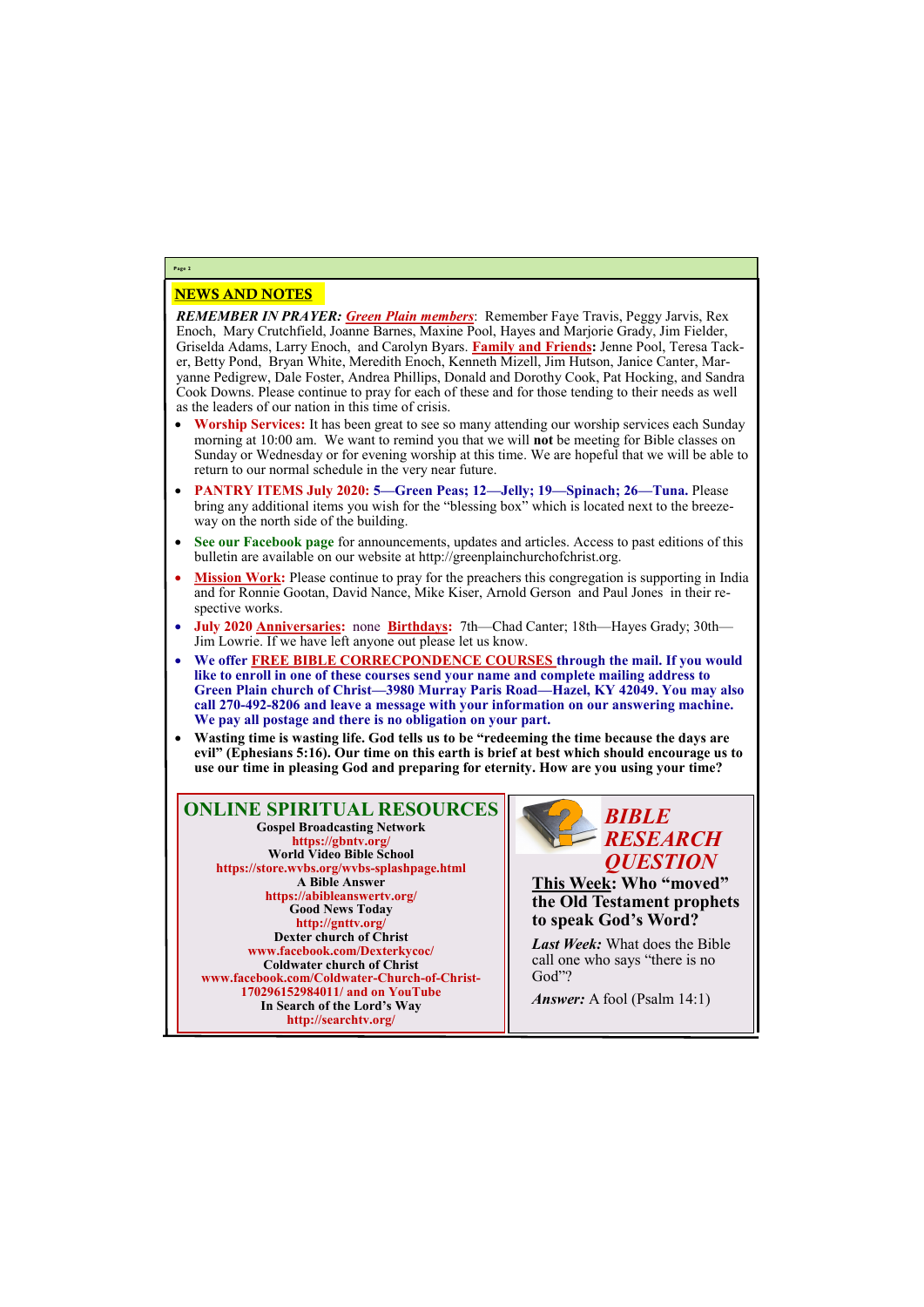**Page 3**

## **WHAT ABOUT FAITH?** *By Jerry Joseph*

translates "the power of darkness" as "the dominion of darkness." The devil is the ruler of that dominion (2 Peter 2:4).

 A person who lives in sin is a slave of the devil (Romans 6:16). But when a person is baptized into Christ, he is set free from the slavery of sin (Romans 6:6-7). In Being set free, he has gained his independence from the most cruel, ruthless, bloodthirsty tyrant there is. He no longer lives under sin's curse. As long as he stays faithful to God, he can look forward with assurance to eternal salvation (Romans 6:22;

## Revelation 2:10).

 The most incredible Independence Day is the day a person is baptized for the remission of his sins (Acts 2:38), the day he enters into salvation in Christ (Romans 8:1), the day he is set free from sin, the day he comes out from under the tyrannical rule of the devil. Oh, what an Independence Day! Have you experienced that independence day in your life???

—*Sunny Slope church of Christ Paducah, KY* [http://www.churchofchrist.com/articles/](http://www.churchofchrist.com/articles/independence-day) [independence-day](http://www.churchofchrist.com/articles/independence-day)

### *(Continued from page 1)*

There are many verses in the Bible that mention "faith". As these verses are examined we can learn about "faith". One of the great passages in the Bible dealing with "faith" is Hebrews 11. From Hebrews chapter 11, what about faith?

- ⇒ "By faith Abraham **OBEYED**" (verse
- 8)

⇒ "By faith Abraham **OFERED**" (verse

**Faith has MEANING.** "Now faith is the substance of things hoped for, the evidence of things not seen" Hebrews 11:1. Faith is not blind but is based upon evidence. If there is no proof or evidence there cannot be the producing of faith (Romans 10:17). Faith does not mean the absence of proof. We have faith in God, in Jesus being the Son of God, in the inspiration of the Bible, etc., because of the evidence presented. There is no Biblical faith without evidence.

**Faith is MANDATORY**. Faith is necessary to pleasing God. Notice the words in Hebrews 11:6, "But without faith it is impossible to please him; for he that cometh to God must believe that he is, and that he is a rewarder of them that diligently seek him". Jesus himself stated in John 8:24, "If ye believe not that I am he, ye shall die in your sins."

is always manifested in action. In Hebrews 11, example after example is given of how faith is manifested in the lives of people.

 $\Rightarrow$  "By faith Abel **OFFERED**" (verse 4)

⇒"By faith Noah **PRPARED**" (verse 7)

17)

Notice the words of action connected with faith. To have a faith that truly pleases God, means that one has an obedient faith. When one chooses not to obey, then that person's faith is not acceptable to God.

**Faith is MANIFESTED.** A genuine faith that beautiful place called Heaven.

May our faith lead us to become a child of God by repenting of sin (Luke 13; 3); confessing Christ (Matthew 10:32-33) and being baptized (Mark 16:16). As a child of God, as our faith grows in active and faithful service and we become spiritually stronger day by day, we demonstrate to God of our desire for